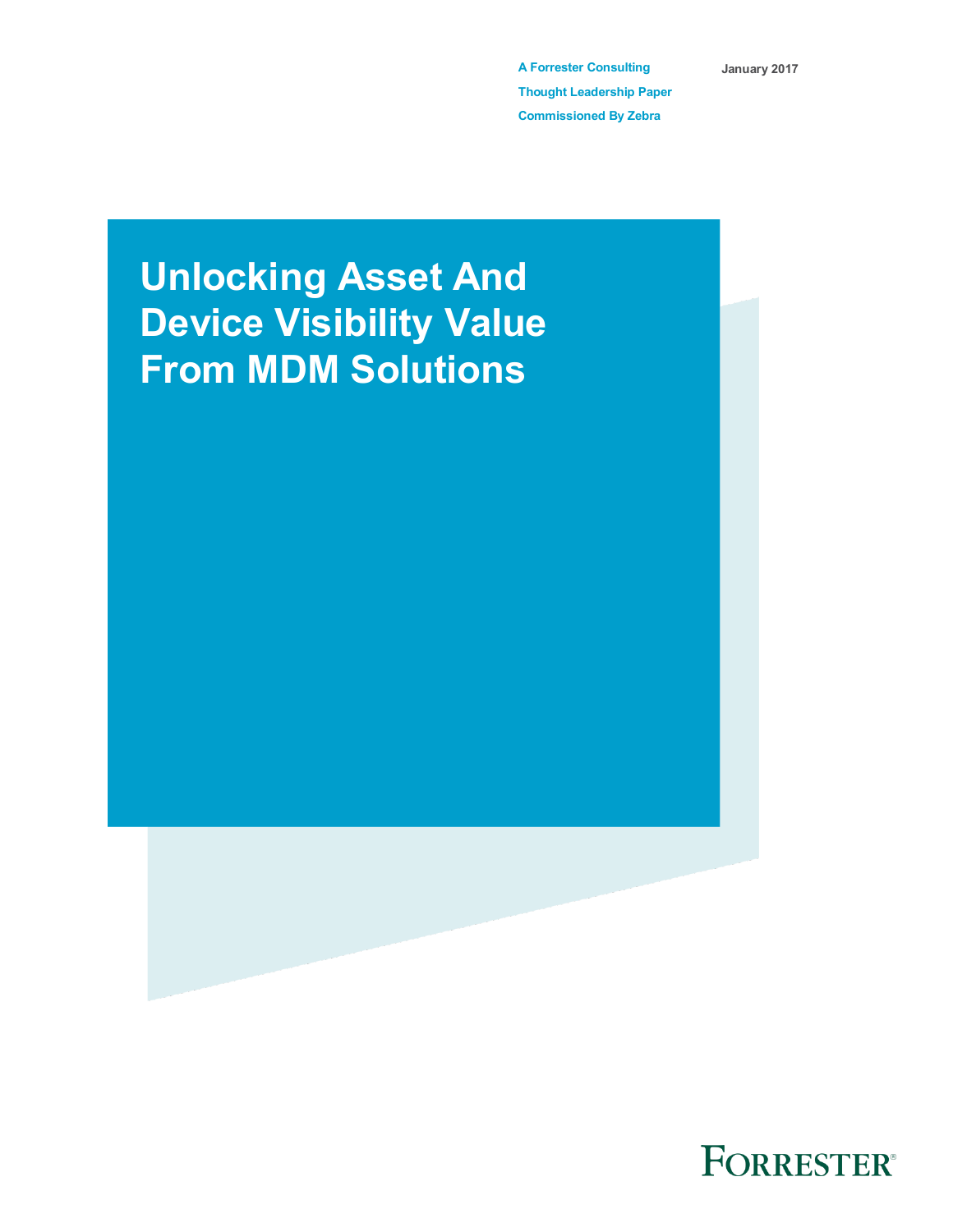# **Table Of Contents**

| Device Management And Asset Tracking Is Important Yet Difficult  2 |
|--------------------------------------------------------------------|
| Deploying And Integrating Asset Management Solutions And Functions |
| Firms Turn To Managed Service Providers For MDM Assistance 5       |
|                                                                    |
|                                                                    |
|                                                                    |
|                                                                    |
|                                                                    |

### **ABOUT FORRESTER CONSULTING**

Forrester Consulting provides independent and objective research-based consulting to help leaders succeed in their organizations. Ranging in scope from a short strategy session to custom projects, Forrester's Consulting services connect you directly with research analysts who apply expert insight to your specific business challenges. For more information, visit forrester.com/consulting.

© 2017, Forrester Research, Inc. All rights reserved. Unauthorized reproduction is strictly prohibited. Information is based on best available resources. Opinions reflect judgment at the time and are subject to change. Forrester®, Technographics®, Forrester Wave, RoleView, TechRadar, and Total Economic Impact are trademarks of Forrester Research, Inc. All other trademarks are the property of their respective companies. For additional information, go to www.forrester.com. [1-110AVAH-C]

**Project Director:** Lisa Smith, Market Impact Senior Consultant **Contributing Research:** Forrester's Infrastructure and Operations research group

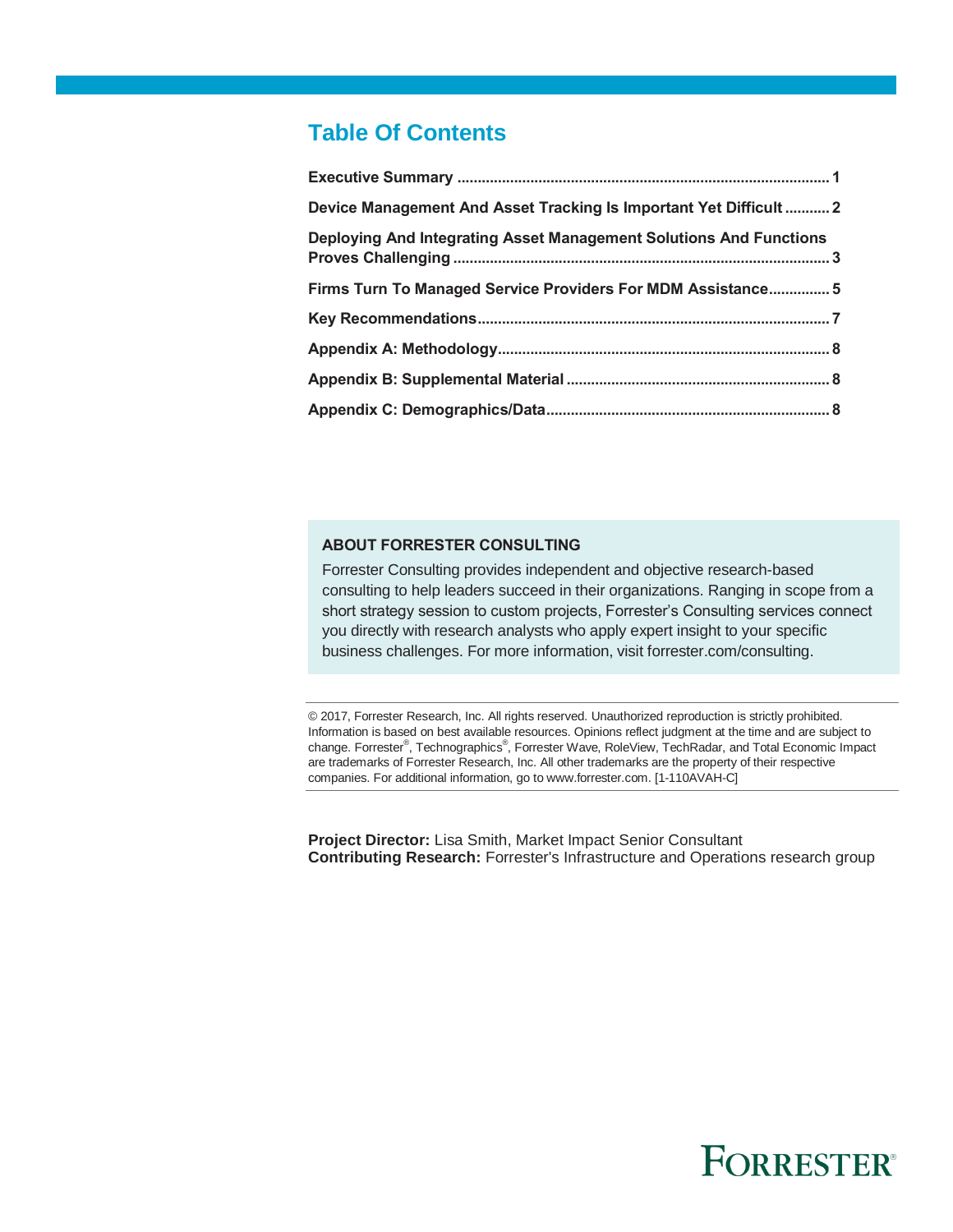### <span id="page-2-0"></span>**Executive Summary**

Mobile devices, connected printers, smartphones, tablets, and other types of connected devices are transforming how companies engage with employees across many roles in the organization. Technology decision-makers must establish a comprehensive strategy to monitor, manage, and track the utilization and health of their company's business-critical devices. Having greater visibility into a firm's mobile devices and capturing predictive insight into the health of these devices can lead to better business outcomes through improved worker productivity, greater predictability and increased device uptime, leading to maximum ROI on the investment for your mobile workers.

In August 2016, Zebra commissioned Forrester Consulting to evaluate opportunities for companies to increase employee productivity, reduce inefficiency, and take proactive actions to enhance operational and asset visibility of their workers' mobile devices. Then to further explore this trend, Forrester developed a hypothesis to test the assertion that enterprises of all sizes use mobile device management (MDM) solution partners to gain end-to-end operational and asset visibility insight into employees' mobile devices in an efficient, effective, and productive manner.

In conducting in-depth surveys with decision-makers responsible for MDM or asset tracking services in North America, EMEA, and Asia Pacific, Forrester found that these companies were able to improve performance, increase productivity and enhance operational efficiency by using MDM and asset visibility solutions from third-party partners.

### **KEY FINDINGS**

Forrester's study yielded three key findings:

- **› There is widespread deployment of device management and asset tracking solutions.** Customerobsessed companies are deploying mobile devices to enhance employee productivity, support field service operations, and improve business processes. Between 69% and 71% of companies are currently implementing or expanding deployment of mobile device management or asset tracking solutions.
- **› Existing MDM investments are often underutilized.** Firms that are deploying MDM solutions have achieved many benefits, including improved performance (51%), increased productivity (49%), and improved operational

efficiency (48%). However, over half (53%) of these companies are looking to better leverage their existing MDM solution functionality.

**› Firms are turning to third-party service providers and cloud-based solutions for assistance**. Nine out of 10 companies use a mobile device management solution, but the deployment models vary. More than a quarter of companies manage mobile devices in-house with an ad hoc system. Many firms are leveraging cloud-based solutions. In fact, 44% of firms use a cloud-based mobile solution managed by a third-party service provider, while 33% of firms use a cloud-based MDM solution that they manage in-house. In addition, 31% of firms use an onpremises MDM solution managed by a third-party service provider.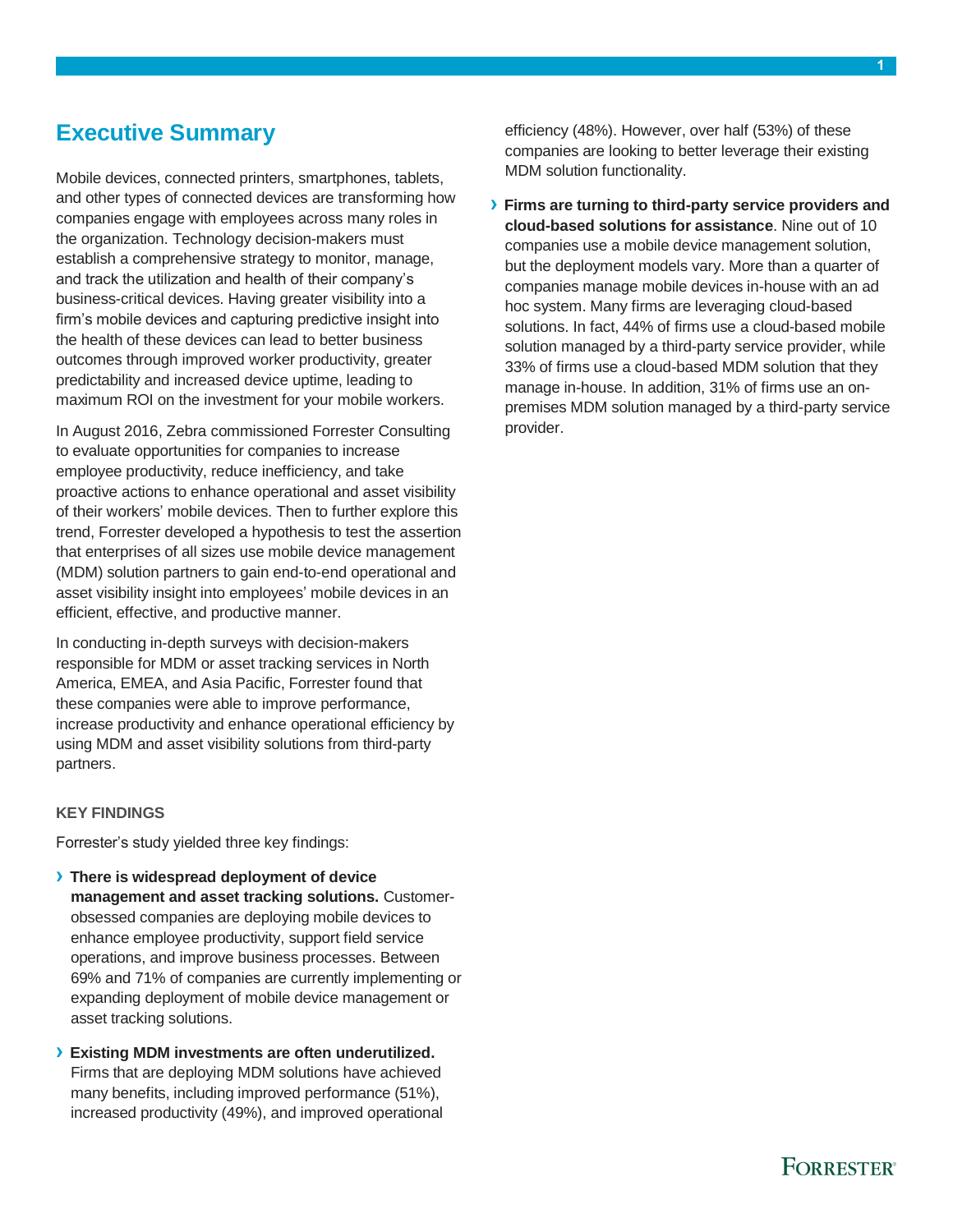# <span id="page-3-0"></span>**Device Management And Asset Tracking Is Important Yet Difficult**

With the multitude of mobile devices in businesses today, it's no surprise that many enterprises are looking for more efficient ways to manage and track these mobile devices and assets. Our survey found:

**› There is widespread deployment of device management and asset tracking solutions.** Customerobsessed companies are deploying mobile devices to enhance employee productivity, support field service operations, and improve business processes. Thus, companies need comprehensive strategies for deploying and managing these mobile devices. Survey results show that between 69% and 71% of companies are currently implementing or expanding deployment of mobile device management or asset tracking solutions. In addition, 15% of companies are planning to implement one or both of these solutions in the next 12 months (see Figure 1).

#### **FIGURE 1**

**Widespread Deployment Of Device Management And Asset Tracking Solutions Is Seen**

**"What are your organization's plans when it comes to implementing the following items?"**



Base: 309 decision-makers directly responsible for their organization's device management and/or asset tracking services within NA, Asia Pacific, and EMEA

Source: A commissioned study conducted by Forrester Consulting on behalf of Zebra, September 2016

#### **FIGURE 2**

**A Comprehensive Strategy And Full Use Of Existing MDM Solutions Are Key**

**"How important are each of the following mobility and asset management capabilities to your firm's business and operational strategy?"** (Very important)



Base: 309 decision-makers directly responsible for their organization's device management and/or asset tracking services within NA, Asia Pacific, and EMEA

(selected variables shown)

Source: A commissioned study conducted by Forrester Consulting on behalf of Zebra, September 2016

- **› A comprehensive device management strategy is very important for most firms.** Implementing a comprehensive device management strategy is very important in nearly four out of five (79%) companies (see Figure 2). Having better visibility into devices to enable better operational decisions to improve productivity is very important to 78% of companies.
- **› MDM solutions enable a wide range of benefits.** As companies consider adopting MDM solutions, it's essential to understand the benefits these MDM solutions can provide to firms. For those companies that have already implemented or are currently considering adoption of MDM solutions, the benefits include improved performance (51%), increased productivity (49%), and improved operational efficiency (48%) (see Figure 3).

### **FORRESTER®**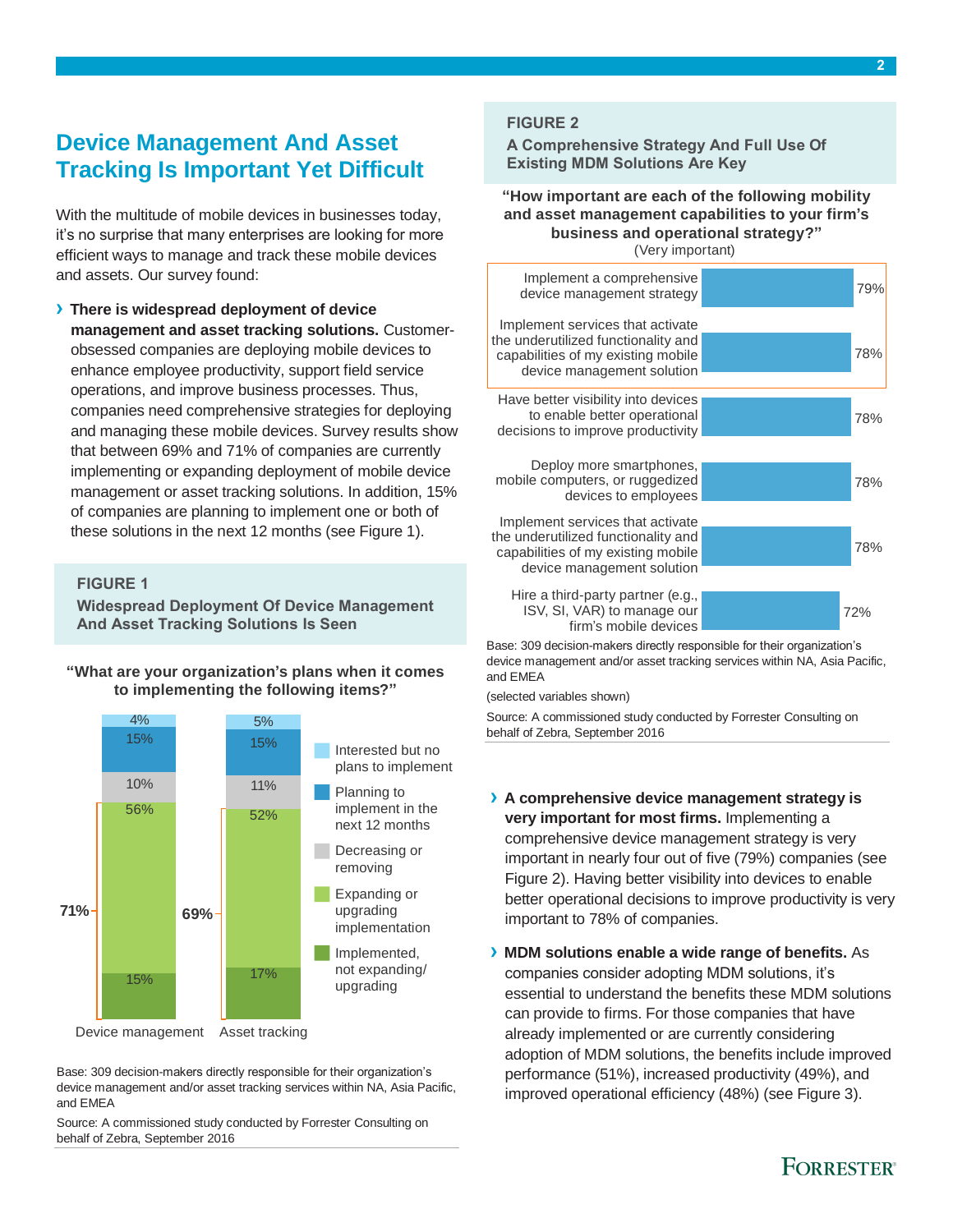**MDM Solutions Drive Benefits, Including Improved Performance, Productivity, And Efficiency**

#### **"What benefits are you receiving/do you anticipate from working with mobile device management (MDM) solutions?"**



Base: 309 decision-makers directly responsible for their organization's device management and/or asset tracking services within NA, Asia Pacific, and EMEA

Source: A commissioned study conducted by Forrester Consulting on behalf of Zebra, September 2016

#### **› Existing MDM investments are often underutilized.**

Over 70% of surveyed companies have implemented device management solutions. However, over half (53%) of these companies are looking to better leverage their existing MDM solutions' functionality (see Figure 4).

**› Many companies turn to third-party providers to improve their MDM utilization and strategies.** Many corporate decision-makers recognize that their firm does not have the internal expertise or resources to develop an MDM strategy. Nearly half (45%) of companies are currently evaluating third-party services providers to assist with their MDM initiatives, and 46% of surveyed firms have hired a third-party partner to help implement or improve their firm's MDM strategy (see Figure 4).

### <span id="page-4-0"></span>**Deploying And Integrating Asset Management Solutions And Functions Proves Challenging**

A wide variety of asset management and operational management functions are important to firms. However, many firms find it difficult to implement these functions and integrate them into their daily operations. Specifically, our study found that:

**›** I**dentifying actionable asset and operational insight is important to many firms.** Specifically, 82% of firms stated that identifying actionable insight through reporting, analytics, and alerts is important to their firm. In addition, 79% of companies stated that it is important for their asset management solutions to give users proactive recommended actions to fix the device or address a problem before it becomes an issue (see Figure 5). However, achieving these functional capabilities is challenging for many firms.

#### **FIGURE 4**

**More Than Half Of Companies Are Looking To Better Leverage Existing MDM Solutions**

**"You said implementing a comprehensive device management strategy was a priority. What actions, if any, is your company taking to address this priority?"**



Base: 244 decision-makers directly responsible for their organization's device management and/or asset tracking services within NA, Asia Pacific, and EMEA

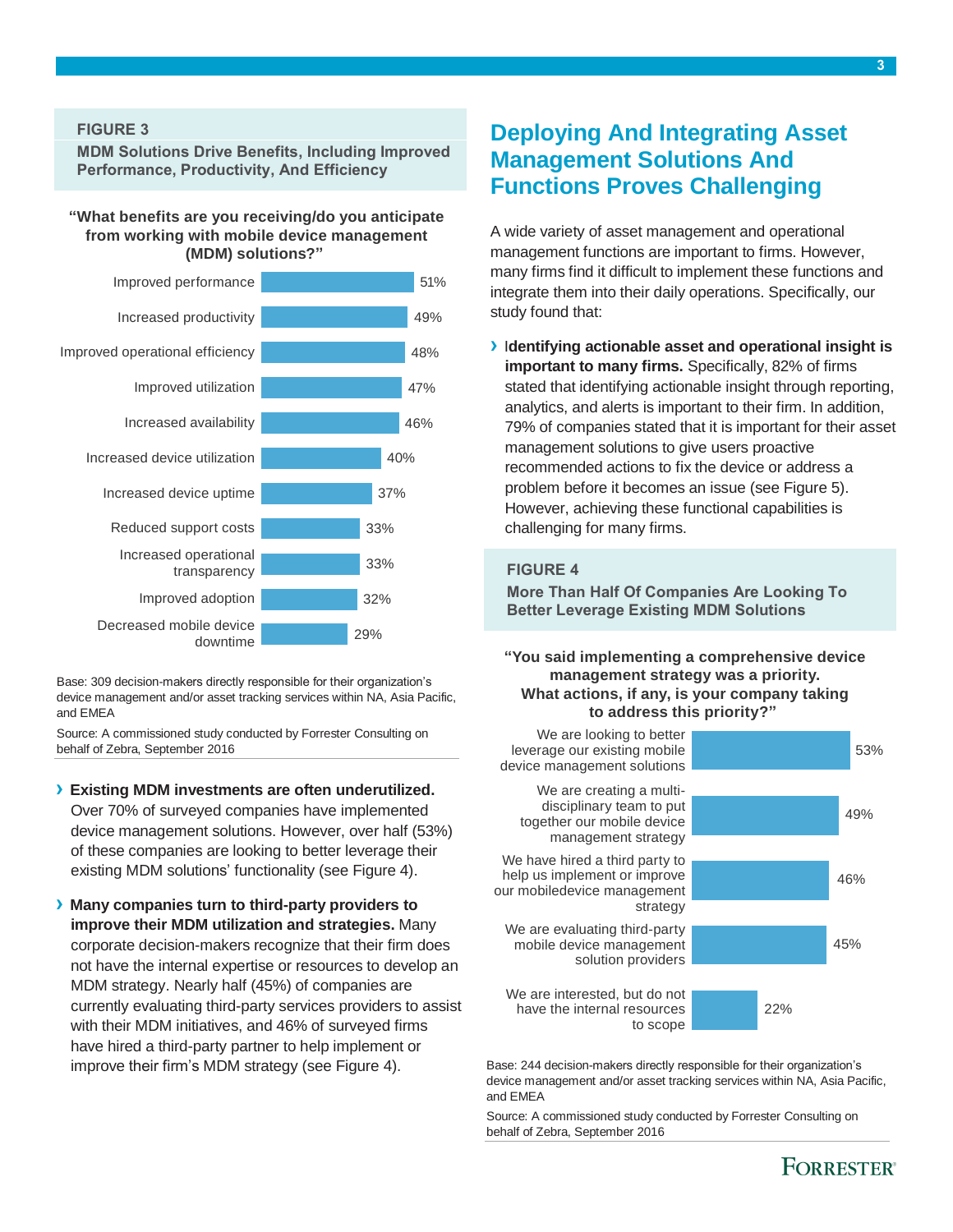- **› Integrating important asset and device management functions is challenging for most companies.** Specifically, 62% of companies stated that the ability to integrate operational management solutions into existing mobile device management solutions is challenging for their firm. This integration complexity is exacerbated by the fragmented array of asset, device, and operational solutions available from third-party vendors and service providers (see Figure 5).
- **› Many firms are challenged with predicting the probability of device errors or malfunctions.** Sixty-one percent of firms stated that using predictive analytics to identify the probability that something will go wrong with the device within 30 days is challenging for their organization. In addition, 59% of firms stated that identifying actionable insight through reporting, analytics, or alerts is challenging for their organization. These issues highlight that many companies do not have internal resources or expertise to conduct predictive analysis of mobile device performance and operational issues (see Figure 5).

### **FIGURE 5 Feature Importance Driven By Challenges**

#### **"How important are the following features and functions of your asset-level management a nd operational management functions? How challenging is it for your firm to address asset-level management and operational management functions?"**

|                                                                                                                            | Importance | <b>Challenging</b> |
|----------------------------------------------------------------------------------------------------------------------------|------------|--------------------|
| Identify actionable insight through reporting, analytics, and alerts                                                       | 82%        | 59%                |
| Give users some proactive, recommended actions to fix the device or address a problem<br>before it becomes an issue        | 79%        | 58%                |
| Use operational and asset insight to improve efficiency of managing mobile devices                                         | 79%        | 60%                |
| Use operational and asset insights to move from reactive to proactive device management                                    | 79%        | 59%                |
| Have the ability to integrate the operational management solutions into our existing mobile<br>device management solutions | 77%        | 62%                |
| Set parameters for the upper and lower thresholds for each criteria to determine when<br>alerts are enabled                | 77%        | 59%                |
| Use current and historical operational and asset performance data to guide business<br>decision-making processes           | 77%        | 55%                |
| Use predictive analytics to identify the probability that something will go wrong with the<br>device within 30 days        | 75%        |                    |
| Do self-service onboarding of individual devices through a portal interface                                                | 74%        | 56%                |

Base: 309 decision-makers directly responsible for their organization's device management and/or asset tracking services within NA, Asia Pacific, and EMEA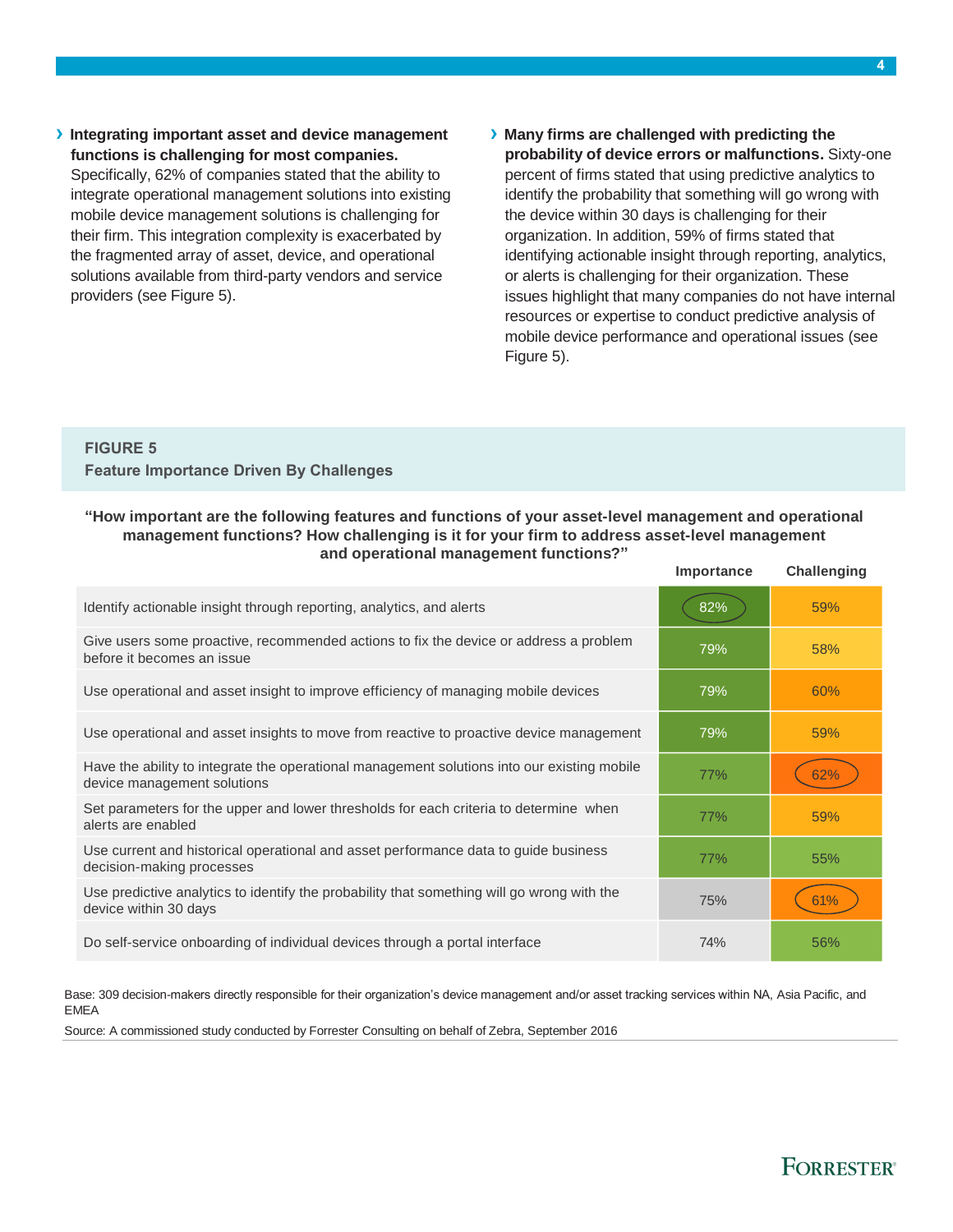# <span id="page-6-0"></span>**Firms Turn To Managed Service Providers For MDM Assistance**

To fill in gaps in their ability to manage, monitor, and track the operational visibility and mobile device performance, many firms are seeking assistance from third-party partners. Specifically:

- **› Firms are turning to third-party service providers and cloud-based solutions.** Nine out of 10 companies use a mobile device management solution, but the deployment models vary. More than a quarter of companies manage mobile devices in-house with an ad hoc system. Many firms are leveraging cloud-based solutions. In fact, 44% of firms use a cloud-based mobile solution managed by a third-party service provider, while 33% of firms use a cloud-based MDM solution that they manage in-house. In addition, 31% of firms use an on-premises MDM solution managed by a third-party service provider (see Figure 6).
- **› Device identification and reporting services are the most desired from managed service providers.** Threequarters of firms seek mobile managed service providers with the ability to identify devices meeting specific criteria and identify out-of-contact devices. In addition, more than 70% would like mobile managed service providers to provide a whole host of reports, including repair reports, printer utilization reports, lost or stolen device reports, and device operation reports. Seventy-three percent of companies would like to view data in a customizable dashboard format, and 69% desire a user-friendly dashboard (see Figure 7). These results highlight how important it is for managed service providers to offer reporting capabilities as part of their comprehensive mobile device management solutions.
- **› Mobile managed service partners must meet table stakes requirements.** Firms seeking mobile managed service provider partners are looking for partners with specific characteristics. Specifically, mobile managed service partners must be able to provide good customer service and support while speeding and simplifying implementation. End user customers also seek operational and efficiency metrics and care about reporting capabilities.

### **FIGURE 6**

**Third-Party Mobile Managed Service Providers May Be The Answer**

**"What is your current approach to managing your firm's mobile devices (e.g., smartphones, tablets, rugged mobile computers, scanners, or printers)?"**



Base: 309 decision-makers directly responsible for their organization's device management and/or asset tracking services within NA, Asia Pacific, and EMEA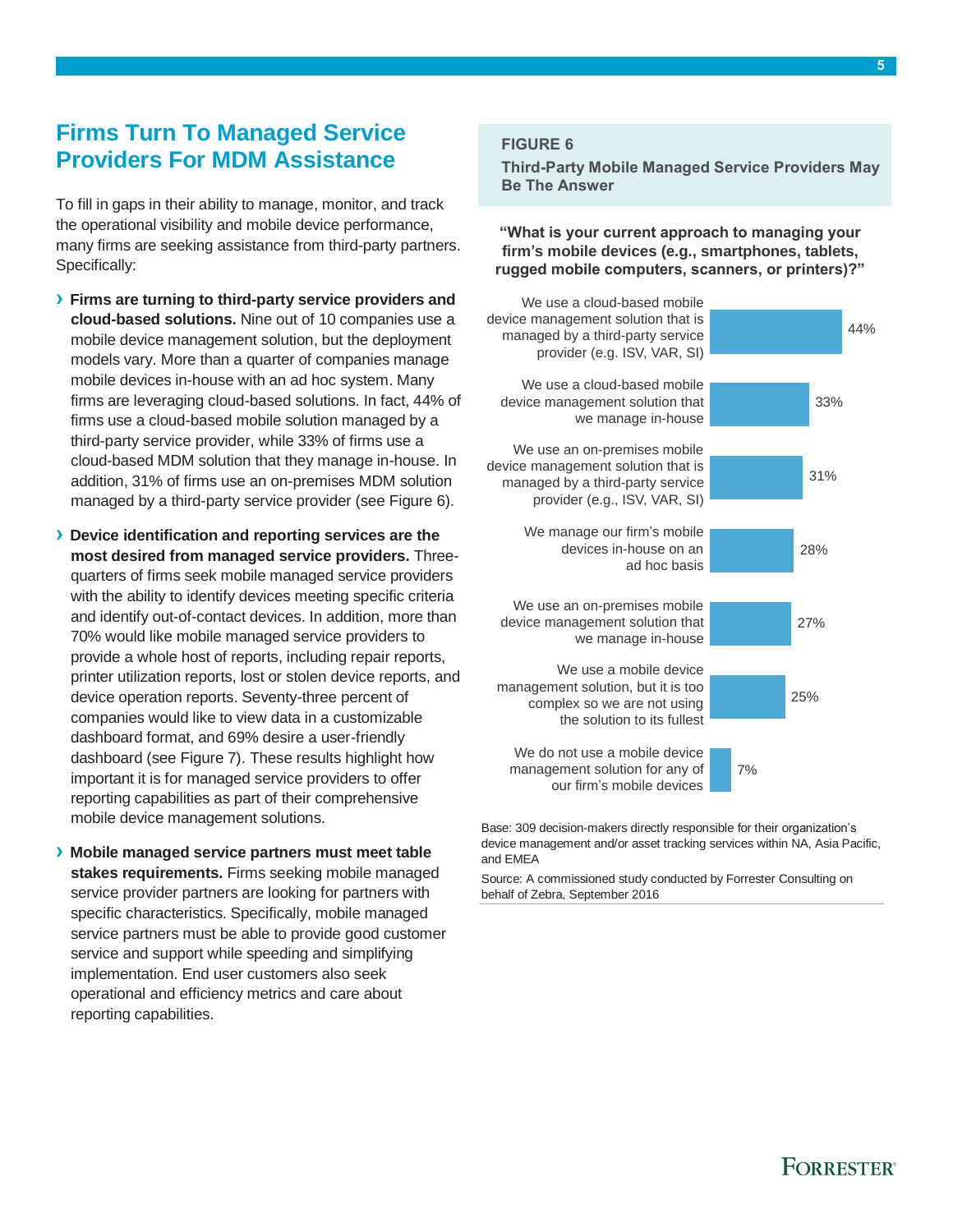#### **FIGURE 7**

**Services Desired From Mobile Managed Service Providers**

### **"How interested would your organization be to receive these services from your mobile managed service providers?"**

(Very interested)

| Identify devices meeting<br>specific criteria                      | 75% |
|--------------------------------------------------------------------|-----|
| Identify out-of-contact devices                                    | 75% |
| Repair reports                                                     | 75% |
| Printer utilization reports                                        | 75% |
| Lost or stolen device report                                       | 74% |
| Device operations reports                                          | 74% |
| Status/health of printer                                           | 74% |
| New devices deployed by location                                   | 73% |
| Flexibility to customize the view<br>of data in a dashboard format | 73% |
| Mobile device utilization reports                                  | 73% |
| Device health at a glance                                          | 72% |
| Device alerts representing<br>device issues                        | 71% |
| Smart battery metrics                                              | 70% |
| User-friendly dashboards                                           | 69% |
| Device battery reports                                             | 69% |
| Print supplies status                                              | 67% |

Base: 309 decision-makers directly responsible for their organization's device management and/or asset tracking services within NA, Asia Pacific, and EMEA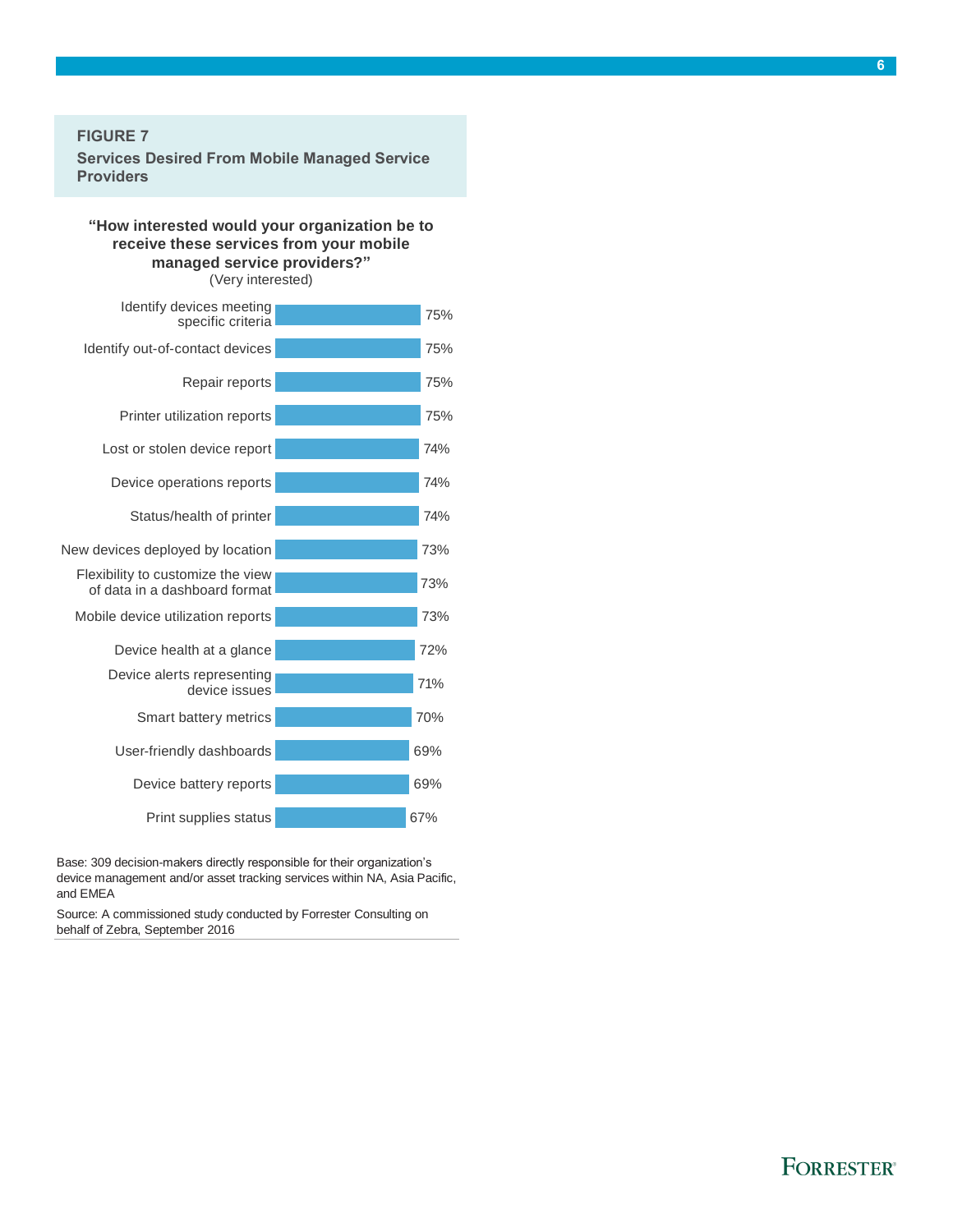# <span id="page-8-0"></span>**Key Recommendations**

Enterprises of all sizes across many different industries are deploying a fragmented array of mobile devices, connected printers, smartphones, tablets, and applications to transform workflows, enhance productivity, and improve business performance. Managing, monitoring, and identifying the operational status of these mobile devices and assets is challenging, resulting in worker inefficiencies, increased device downtime, and decreased ROI on the investment for these business-critical devices. As such, many firms are actively seeking third-party assistance to unlock asset and operational visibility solutions within their existing device management initiatives. Forrester's in-depth quantitative survey with senior-level IT and corporate management decision-makers responsible for selecting managed service providers for mobile device management and asset visibility services yielded the following key recommendations:

- **› Be prepared to manage an increasingly fragmented array of mobile devices and assets.** Corporate technology decision-makers are challenged with establishing a comprehensive strategy to deploy, manage, monitor, and capture insight from a wide variety of smartphones, tablets, mobile devices, connected printers, and other assets. Ensuring the productivity of employees using these mobile devices requires firms to do the following: monitor the condition, location, and utilization of mobile devices; determine whether they are working properly; and proactively identify issues of concern.
- **› Evaluate the range of asset and device management functions to enhance your firm's capabilities.** Mobile device and asset management solutions incorporate a wide variety of functionality, which is important to corporate decision-makers. Key asset management functions identified as important to many firms include identifying actionable insight through reporting, analytics, and alerts; proactively giving users recommended actions to fix device issues; and using operational insight to move from reactive to proactive device management. It is important to evaluate the functionality of mobile device management solutions to ensure they include the specific functional requirements your firm is seeking to deploy.
- **› Use third-party mobile device management partners to fill integration functionality gaps.** Most firms identify that it is difficult to deploy and seamlessly integrate mobile device management solutions into their overall operations. Firms that lack the resources, time, and technology solutions necessary to implement a seamless mobile device management strategy often seek assistance from third-party mobile managed service providers. Important services that end users are seeking from their third-party mobile managed service providers include: identifying devices that meet specific criteria, identifying out-of-contact devices, and providing reports that highlight elements such as device repairs, printer utilization, and lost or stolen devices.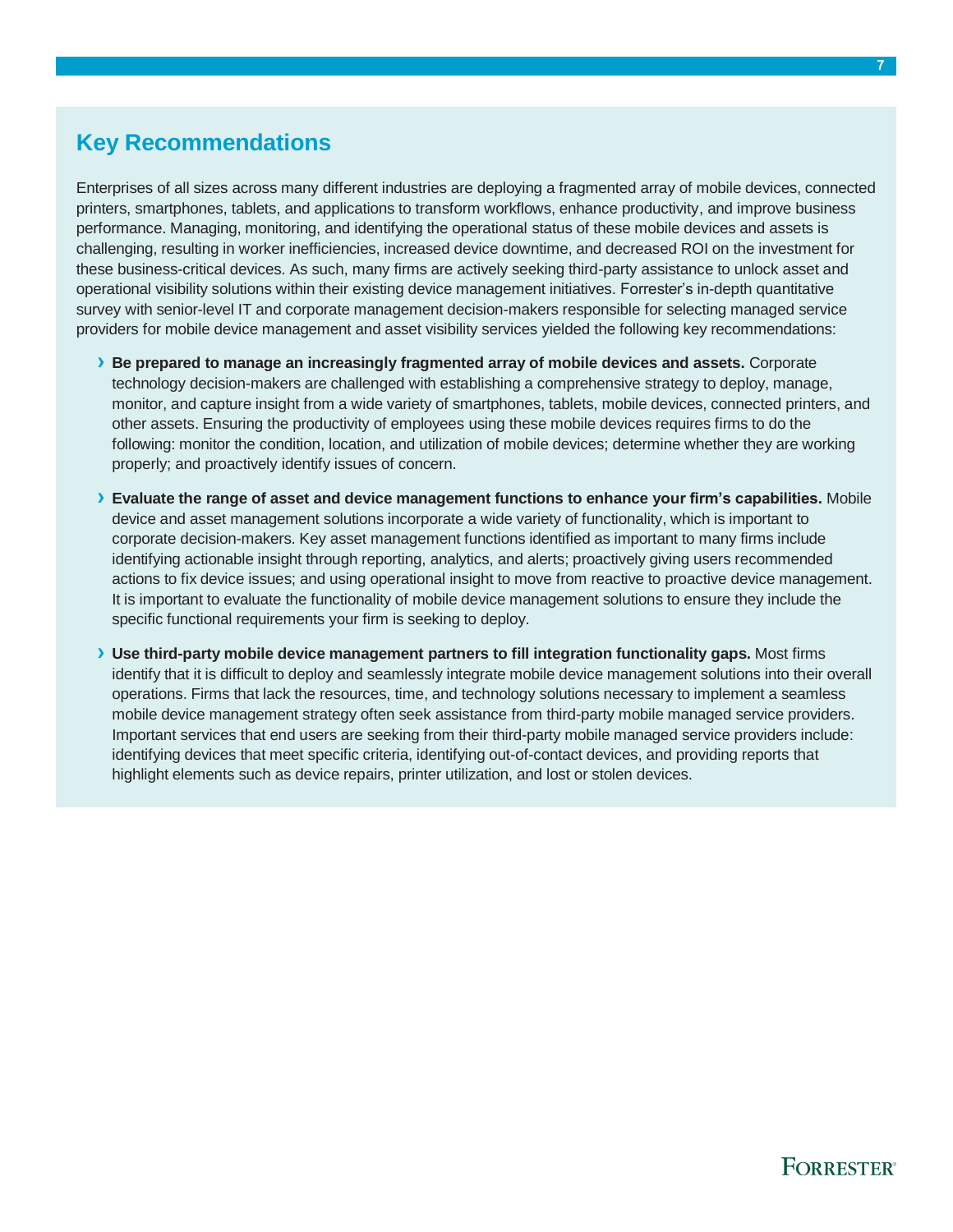# <span id="page-9-0"></span>**Appendix A: Methodology**

In this study, Forrester conducted an online survey of 309 organizations in the US, Canada, the UK, France, Germany, China, and Japan to evaluate opportunities for companies to increase employee productivity, reduce inefficiency, and take proactive actions to enhance operational and asset visibility of their workers' mobile devices. Survey participants included decision-makers in IT and senior business leadership. The study began in August 2016 and was completed in September 2016.

### <span id="page-9-1"></span>**Appendix B: Supplemental Material**

#### **RELATED FORRESTER RESEARCH**

"Market Overview: Mobile Device Life-Cycle Services," Forrester Research, Inc., June 18, 2015

"Brief: Master Mobile Device Life-Cycle Management," Forrester Research, Inc., February 4, 2015

### <span id="page-9-2"></span>**Appendix C: Demographics/Data**

#### **FIGURE 8**

**Job Title And Level Of Responsibility**



Base: 309 decision-makers directly responsible for their organization's device management and/or asset tracking services within NA, Asia Pacific, and EMEA Source: A commissioned study conducted by Forrester Consulting on behalf of Zebra, September 2016

### **FORRESTER**<sup>®</sup>